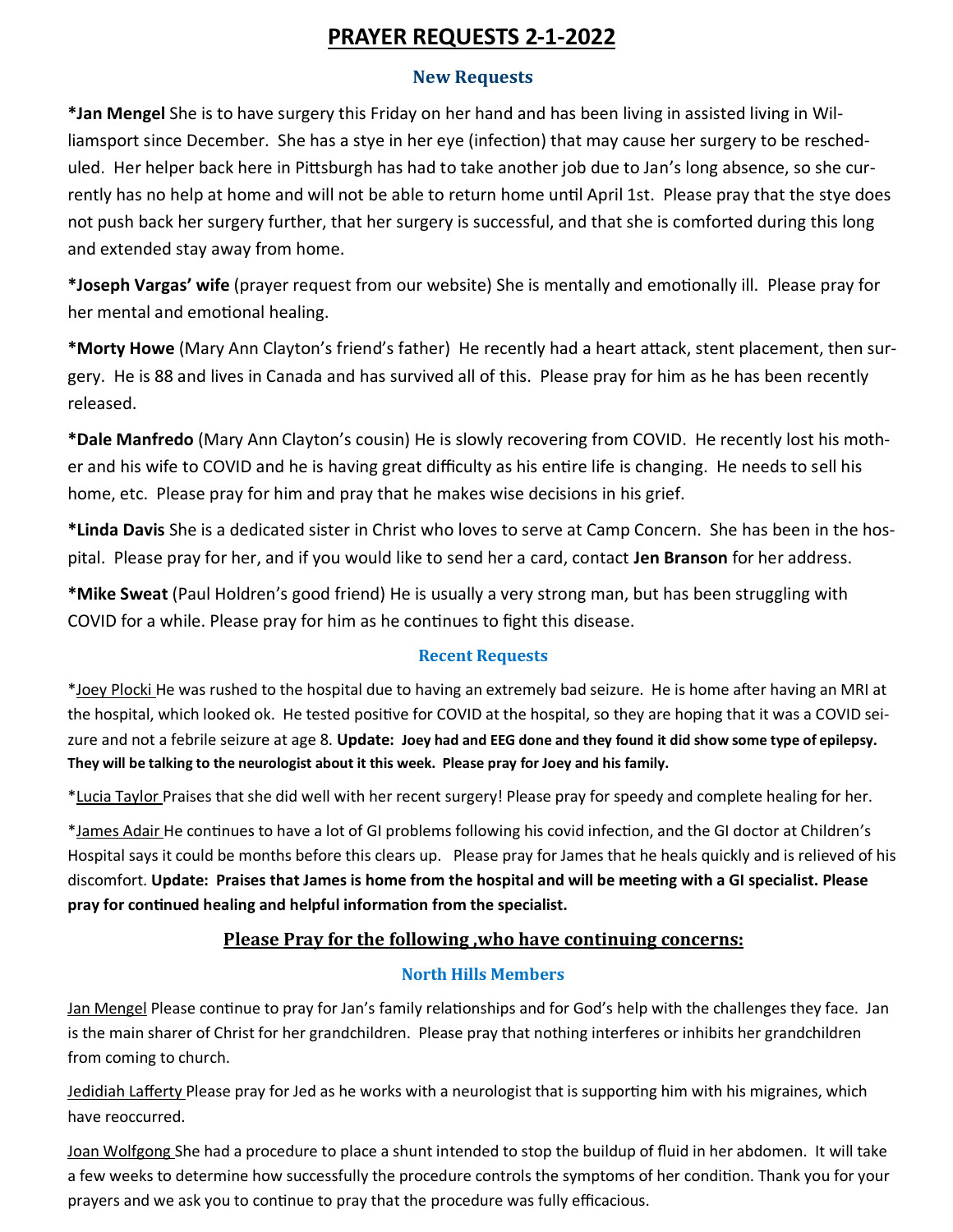Kat & George Gardner Continued prayers for Kat as she battles cancer. Also, pray for George's health as he helps Kat.

Wilma Prochaska She has a heart condition that restricts her activity and her ability to get out. Please pray for her.

#### **Friends and Family**

Cindy Nuckolls (Vivian Parker's daughter's, Holly, Mother-in-law) Her cancer has metastasized and Cindy is struggling with her chemo. Please keep her in prayer.

Dennis Prochaska (Wilma Prochaska's nephew) Please pray for Dennis's strength and comfort. Also pray for his family. He is diagnosed with ALS (Lou Gehrig's disease). Update: Dennis is now in need of help with his daily activities. His three grown sons, who don't live far and his fiancé are all sharing the responsibility. They are taking it one day at a time. Please pray for strength and peace for all of them.

Drew (Seth Tichenor's good friend's brother) He has been diagnosed with stage 4 pancreatic cancer. He is in his early 40s and is receiving chemo. Please pray for comfort as he and the family deal with this.

Jenny Lafferty's mom They received disappointing news as the surgeon discovered that there is a broader distribution of cancer in her lung. They stopped the surgery that would have removed part of her lung and will proceed with a recommended systemic treatment based on the DNA sequencing her cancer cells. Please continue to pray for her and her family.

Justin Aikens (Susan Parson's brother) He is in need of a living donor for a liver transplant. Please pray that he is able to find a match/someone willing to donate part of their liver for him very soon.

Karen & 12 year old son (Phyllis Renner's co-worker) Karen's son was diagnosed with Lymphoma and will have to undergo chemotherapy. Please pray for them.

Katelyn Dougan (the Feather's friend) Katelyn was diagnosed with stage 1 breast cancer and has already started chemo. Please keep her and her family in your prayers throughout the next several months of treatment.

Levi and Lainey Chisholm (Friends of the Steigerwalds) They are 2 year old twins that had a bad accident. Praises that Lainey is coming along! But, Levi is showing signs of severe brain damage. Please pray for healing for both with special prayers of a miracle for Levi.

Louise Craft **(**Amy McCumsey's aunt) Please pray for her as she has colon cancer. Prayers for continued positive health are appreciated.

Millie (Walt Rauch's mom) She has finished her radiation and chemo treatments for throat cancer. She is being encouraged to eat soft foods. A scan will be done in a couple months to see how the tumor has been affected. Please continue to pray for her.

Pam Kos (Tom Kos's sister-in-law) Prayers while she continues her kidney dialyses.

Pat (Jenny Lafferty's aunt) She was diagnosed with a very aggressive lung cancer that has already spread many places in her body. She has less than three months to live without treatment. She, however, is choosing treatment of chemo and radiation. She is in a lot of pain. Please pray for her healing.

Riley Faith (Phyllis Renner's friend's granddaughter) She is 4 years old and fighting stage 4 cancer.

Robert Wiezorek (Mary Ann Clayton's cousin) He is in his late 60s and was diagnosed with inoperable lung cancer. Please pray for him as he is receiving radical chemotherapy and radiation. After having challenges with his heart as well, he had part of his heart condition stabilized with a cardiovascular procedure and medication. Please continue to pray for him as they continue to treat his conditions. He is also feeling depressed and is physically run down.